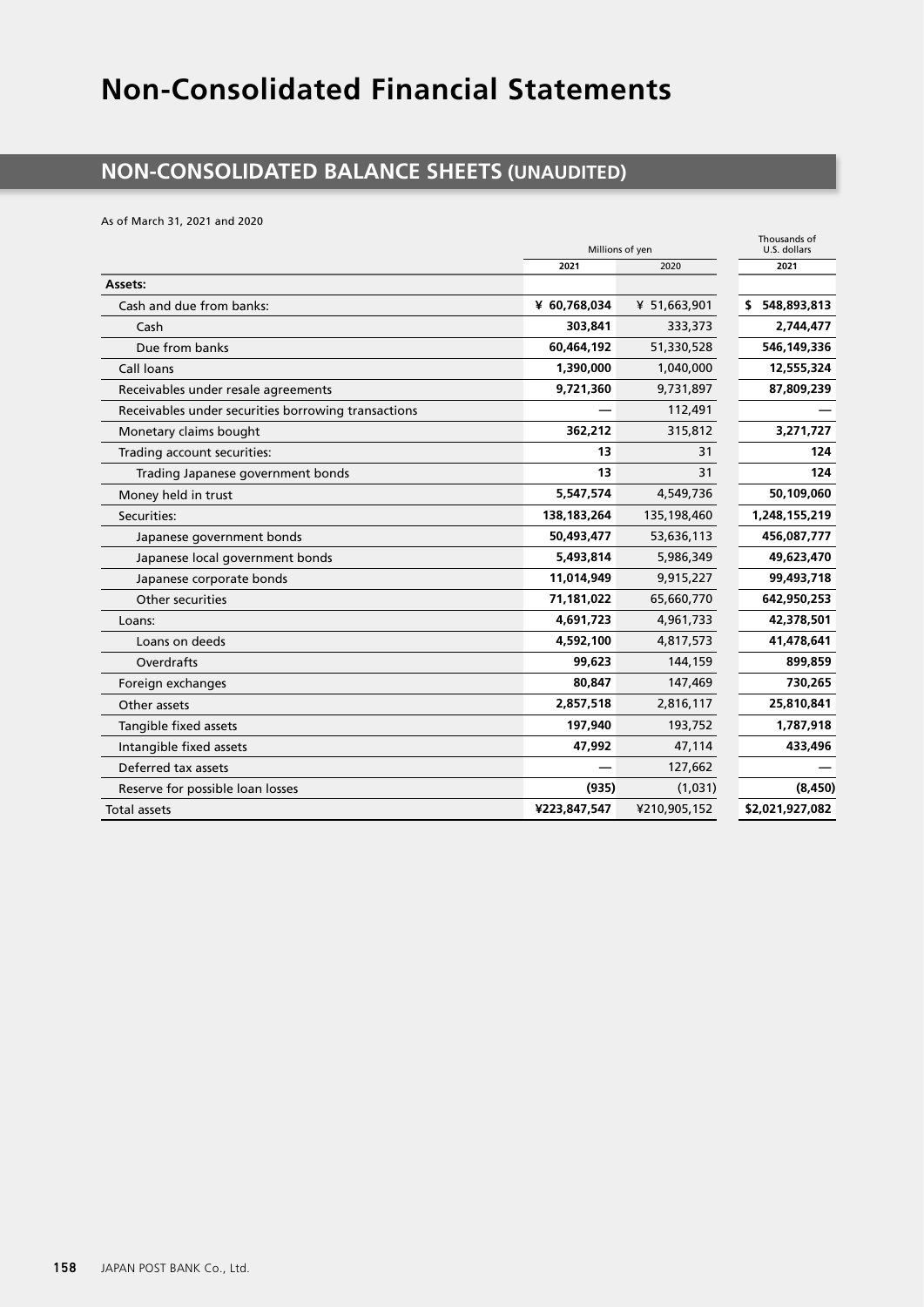|                                                                | Millions of yen | Thousands of<br>U.S. dollars |                 |
|----------------------------------------------------------------|-----------------|------------------------------|-----------------|
|                                                                | 2021            | 2020                         | 2021            |
| <b>Liabilities:</b>                                            |                 |                              |                 |
| <b>Deposits</b>                                                | ¥189,593,469    | ¥183,004,733                 | \$1,712,523,432 |
| Payables under repurchase agreements                           | 14,886,481      | 14,855,624                   | 134,463,743     |
| Payables under securities lending transactions                 | 1,504,543       | 2,219,384                    | 13,589,954      |
| Borrowed money                                                 | 3,917,500       | 10,100                       | 35,385,240      |
| Foreign exchanges                                              | 514             | 511                          | 4,651           |
| Other liabilities                                              | 1,535,953       | 1,596,945                    | 13,873,663      |
| Reserve for bonuses                                            | 7,408           | 7,331                        | 66,914          |
| Reserve for employees' retirement benefits                     | 141,740         | 141,628                      | 1,280,282       |
| Reserve for employee stock ownership plan trust                | 535             | 605                          | 4,838           |
| Reserve for management board benefit trust                     | 303             | 311                          | 2,744           |
| Reserve for reimbursement of deposits                          | 73,830          | 80,324                       | 666,877         |
| Deferred tax liabilities                                       | 823,134         |                              | 7,435,046       |
| <b>Total liabilities</b>                                       | 212,485,414     | 201,917,500                  | 1,919,297,391   |
|                                                                |                 |                              |                 |
| Net assets:                                                    |                 |                              |                 |
| Capital stock                                                  | 3,500,000       | 3,500,000                    | 31,614,126      |
| Capital surplus                                                | 4,296,285       | 4,296,285                    | 38,806,665      |
| <b>Retained earnings</b>                                       | 2,749,408       | 2,563,307                    | 24,834,325      |
| Treasury stock                                                 | (1,300,844)     | (1,300,881)                  | (11,750,019)    |
| Total shareholders' equity                                     | 9,244,849       | 9,058,711                    | 83,505,098      |
| Net unrealized gains (losses) on available-for-sale securities | 2,487,770       | 256,880                      | 22,471,053      |
| Net deferred gains (losses) on hedges                          | (370, 486)      | (327, 940)                   | (3,346,462)     |
| Total valuation and translation adjustments                    | 2,117,283       | (71,060)                     | 19,124,591      |
| Total net assets                                               | 11,362,133      | 8,987,651                    | 102,629,690     |
| Total liabilities and net assets                               | ¥223,847,547    | ¥210,905,152                 | \$2,021,927,082 |

The translations of Japanese yen amounts into U.S. dollar amounts are included solely for the convenience of readers outside Japan and have been made at the rate of<br>¥110.71 to US\$1.00, the approximate rate of exchange as o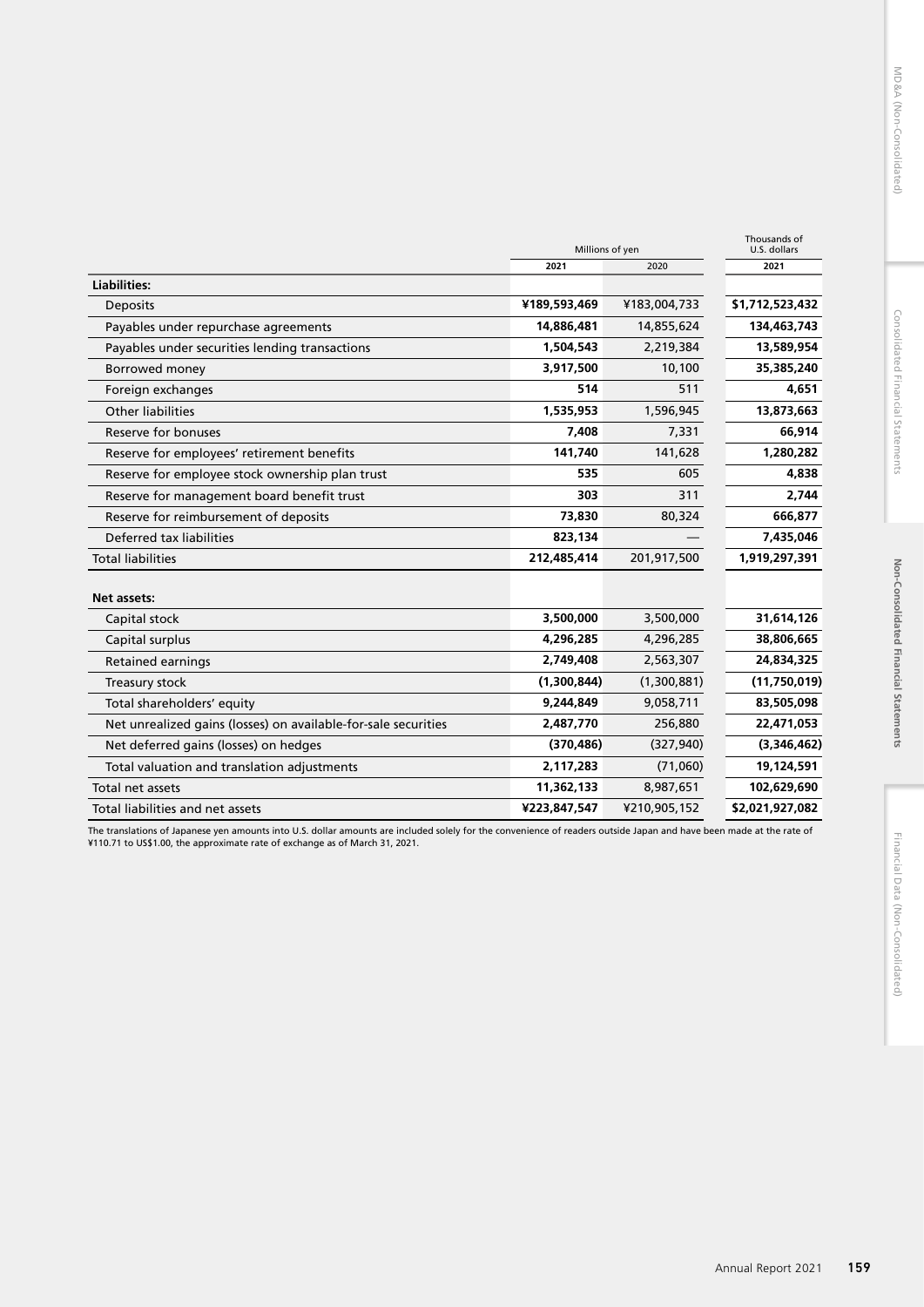### **NON-CONSOLIDATED STATEMENTS OF INCOME (UNAUDITED)**

For the fiscal years ended March 31, 2021 and 2020

|                                                                 | Millions of yen | Thousands of<br>U.S. dollars |              |
|-----------------------------------------------------------------|-----------------|------------------------------|--------------|
|                                                                 | 2021            | 2020                         | 2021         |
| Income:                                                         |                 |                              |              |
| Interest income:                                                | ¥1,198,278      | ¥1,318,014                   | \$10,823,575 |
| Interest on loans                                               | 10,186          | 11,113                       | 92,011       |
| Interest and dividends on securities                            | 1,161,897       | 1,279,986                    | 10,494,965   |
| Interest on call loans                                          | 191             | 62                           | 1,727        |
| Interest on receivables under resale agreements                 | (3,675)         | (4,663)                      | (33, 201)    |
| Interest on receivables under securities borrowing transactions | 331             | 674                          | 2,998        |
| Interest on deposits with banks                                 | 28,031          | 27,824                       | 253,196      |
| Other interest income                                           | 1.315           | 3,016                        | 11,878       |
| Fees and commissions:                                           | 157,376         | 160,564                      | 1,421,517    |
| Fees and commissions on domestic and foreign exchanges          | 86,754          | 82,352                       | 783,618      |
| Other fees and commissions                                      | 70,621          | 78,212                       | 637,898      |
| Other operating income                                          | 293,684         | 212,888                      | 2,652,736    |
| Other income                                                    | 296,886         | 107,815                      | 2,681,656    |
| Total income                                                    | 1.946.224       | 1,799,283                    | 17,579,485   |
|                                                                 |                 |                              |              |
| <b>Expenses:</b>                                                |                 |                              |              |
| Interest expenses:                                              | 241,154         | 346.634                      | 2,178,256    |
| Interest on deposits                                            | 38,323          | 55,096                       | 346,162      |
| Interest on payables under repurchase agreements                | 13,368          | 78,877                       | 120,751      |
| Interest on payables under securities lending transactions      | 6,908           | 49,605                       | 62,404       |
| Interest on commercial paper                                    | 250             | 614                          | 2,258        |
| Interest on borrowings                                          | 1,000           |                              | 9,040        |
| Interest on interest rate swaps                                 | 180,581         | 160,939                      | 1,631,118    |
| Other interest expenses                                         | 721             | 1,500                        | 6,521        |
| Fees and commissions:                                           | 29,433          | 31,673                       | 265,857      |
| Fees and commissions on domestic and foreign exchanges          | 5,096           | 4,789                        | 46,038       |
| Other fees and commissions                                      | 24,336          | 26,884                       | 219,818      |
| Other operating expenses                                        | 64,484          | 4,390                        | 582,459      |
| General and administrative expenses                             | 1,008,089       | 1,018,320                    | 9,105,677    |
| Other expenses                                                  | 210,302         | 19,636                       | 1,899,580    |
| <b>Total expenses</b>                                           | 1,553,463       | 1,420,656                    | 14,031,829   |
|                                                                 |                 |                              |              |
| Income before income taxes                                      | 392,760         | 378,626                      | 3,547,655    |
| Income taxes:                                                   |                 |                              |              |
| Current                                                         | 124,123         | 101,266                      | 1,121,160    |
| Deferred                                                        | (11,200)        | 4,315                        | (101, 169)   |
| Total income taxes                                              | 112,923         | 105,581                      | 1,019,990    |
| <b>Net income</b>                                               | ¥ 279,837       | ¥ 273,044                    | \$2,527,664  |

The translations of Japanese yen amounts into U.S. dollar amounts are included solely for the convenience of readers outside Japan and have been made at the rate of<br>¥110.71 to US\$1.00, the approximate rate of exchange as o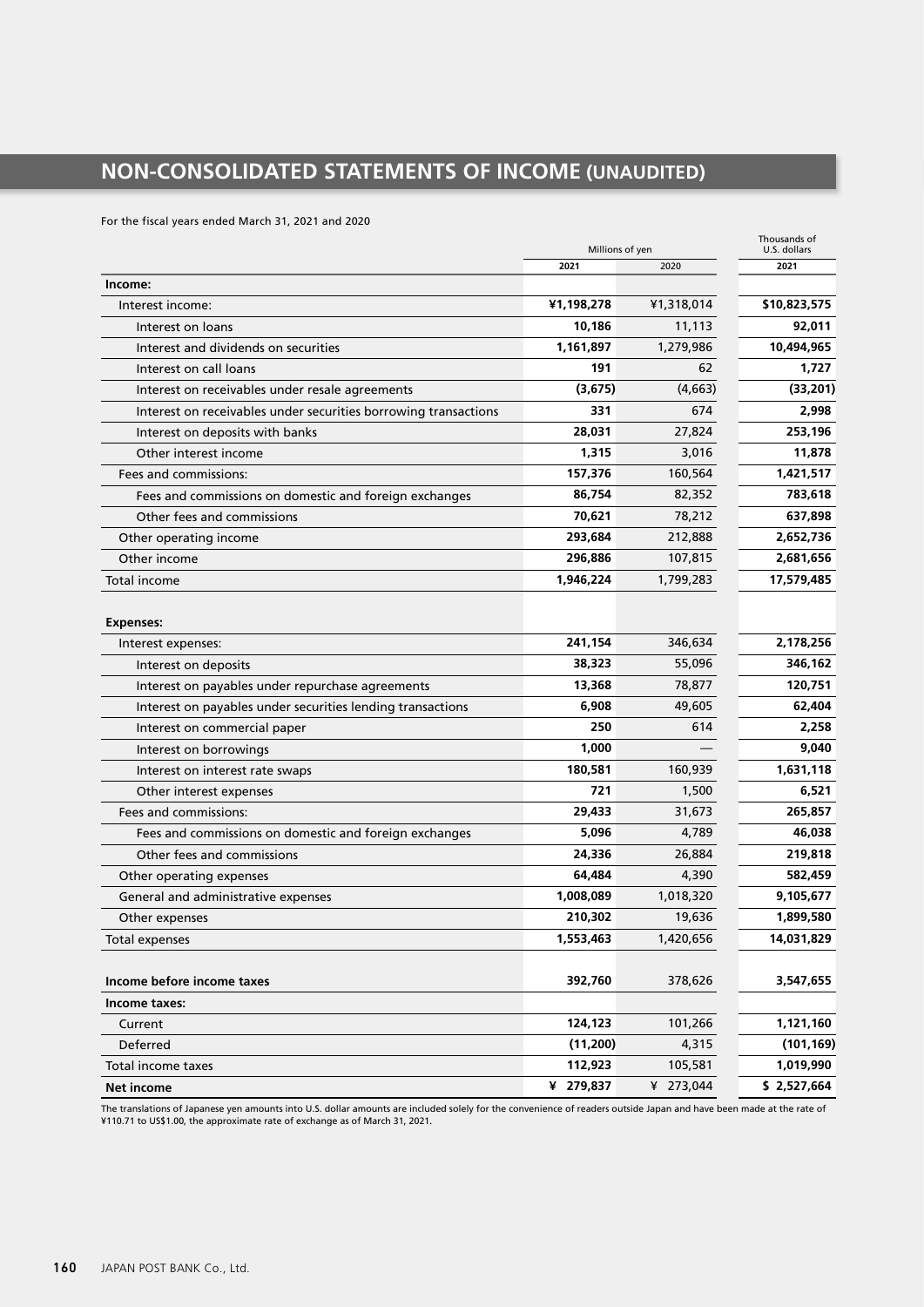## **NON-CONSOLIDATED STATEMENTS OF CHANGES IN NET ASSETS (UNAUDITED)**

For the fiscal years ended March 31, 2021 and 2020

|                                                         | Millions of yen      |                    |                        |              |                             |                       |                               |  |  |  |  |  |  |  |  |  |                    |  |  |                                                   |  |        |
|---------------------------------------------------------|----------------------|--------------------|------------------------|--------------|-----------------------------|-----------------------|-------------------------------|--|--|--|--|--|--|--|--|--|--------------------|--|--|---------------------------------------------------|--|--------|
|                                                         | Shareholders' equity |                    |                        |              |                             |                       |                               |  |  |  |  |  |  |  |  |  |                    |  |  |                                                   |  |        |
|                                                         |                      |                    | <b>Capital surplus</b> |              | <b>Retained</b><br>earnings |                       |                               |  |  |  |  |  |  |  |  |  |                    |  |  |                                                   |  |        |
|                                                         | <b>Capital stock</b> | Legal              | Other                  | <b>Total</b> | Other retained<br>earnings  | <b>Treasury stock</b> | <b>Total</b><br>shareholders' |  |  |  |  |  |  |  |  |  |                    |  |  |                                                   |  |        |
| 2021                                                    | capital<br>surplus   | capital<br>surplus |                        |              |                             |                       |                               |  |  |  |  |  |  |  |  |  | capital<br>surplus |  |  | <b>Retained</b><br>earnings<br>brought<br>forward |  | equity |
|                                                         |                      |                    |                        |              |                             |                       |                               |  |  |  |  |  |  |  |  |  |                    |  |  |                                                   |  |        |
| Balance at the beginning of the fiscal year             | ¥3,500,000           | ¥3,500,000         | ¥796,285               | ¥4,296,285   | ¥2,563,307                  | $*(1,300,881)$        | ¥9,058,711                    |  |  |  |  |  |  |  |  |  |                    |  |  |                                                   |  |        |
| Changes during the fiscal year:                         |                      |                    |                        |              |                             |                       |                               |  |  |  |  |  |  |  |  |  |                    |  |  |                                                   |  |        |
| Cash dividends                                          |                      |                    |                        |              | (93, 736)                   |                       | (93, 736)                     |  |  |  |  |  |  |  |  |  |                    |  |  |                                                   |  |        |
| Net income                                              |                      |                    |                        |              | 279,837                     |                       | 279,837                       |  |  |  |  |  |  |  |  |  |                    |  |  |                                                   |  |        |
| Repurchase of treasury stock                            |                      |                    |                        |              |                             | (295)                 | (295)                         |  |  |  |  |  |  |  |  |  |                    |  |  |                                                   |  |        |
| Disposal of treasury stock                              |                      |                    |                        |              |                             | 332                   | 332                           |  |  |  |  |  |  |  |  |  |                    |  |  |                                                   |  |        |
| Net changes in items other than shareholders'<br>equity |                      |                    |                        |              |                             |                       |                               |  |  |  |  |  |  |  |  |  |                    |  |  |                                                   |  |        |
| Total changes during the fiscal year                    |                      |                    |                        |              | 186,100                     | 36                    | 186,137                       |  |  |  |  |  |  |  |  |  |                    |  |  |                                                   |  |        |
| Balance at the end of the fiscal year                   | ¥3,500,000           | ¥3,500,000         | ¥796,285               | ¥4,296,285   | ¥2,749,408                  | $*(1,300,844)$        | ¥9,244,849                    |  |  |  |  |  |  |  |  |  |                    |  |  |                                                   |  |        |

|                                               | Valuation and translation adjustments                                 |                                             |                                                          |                     |
|-----------------------------------------------|-----------------------------------------------------------------------|---------------------------------------------|----------------------------------------------------------|---------------------|
| 2021                                          | Net unrealized gains<br>(losses) on available-<br>for-sale securities | Net deferred<br>gains (losses)<br>on hedges | <b>Total valuation and</b><br>translation<br>adjustments | Total<br>net assets |
| Balance at the beginning of the fiscal year   | 256,880<br>¥                                                          | ¥(327,940)                                  | (71,060)<br>¥                                            | ¥ 8,987,651         |
| Changes during the fiscal year:               |                                                                       |                                             |                                                          |                     |
| Cash dividends                                |                                                                       |                                             |                                                          | (93, 736)           |
| Net income                                    |                                                                       |                                             |                                                          | 279,837             |
| Repurchase of treasury stock                  |                                                                       |                                             |                                                          | (295)               |
| Disposal of treasury stock                    |                                                                       |                                             |                                                          | 332                 |
| Net changes in items other than shareholders' |                                                                       |                                             |                                                          |                     |
| equity                                        | 2,230,890                                                             | (42.546)                                    | 2.188.344                                                | 2,188,344           |
| Total changes during the fiscal year          | 2,230,890                                                             | (42,546)                                    | 2,188,344                                                | 2,374,481           |
| Balance at the end of the fiscal year         | ¥2,487,770                                                            | ¥(370,486)                                  | ¥2,117,283                                               | ¥11,362,133         |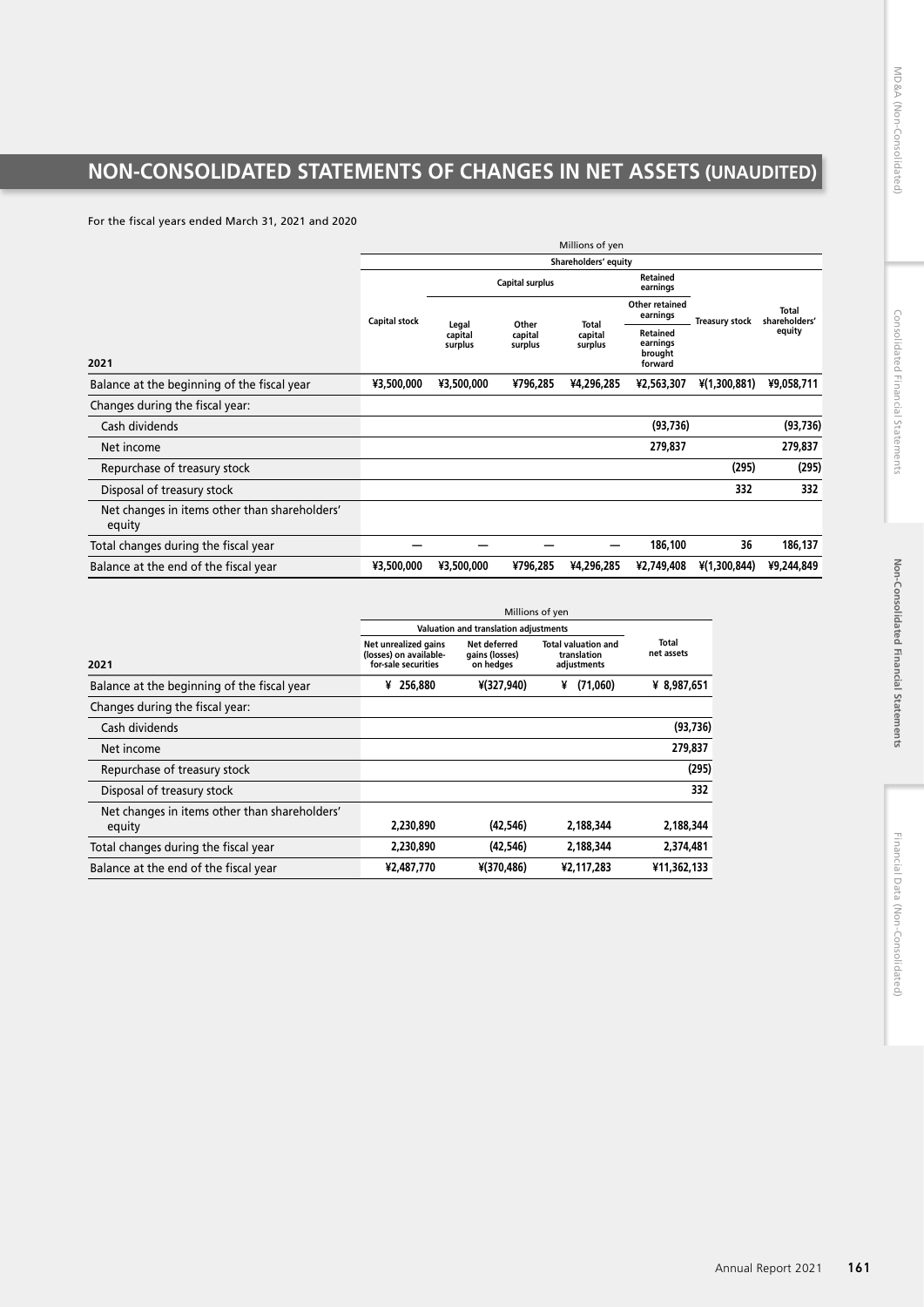### **NON-CONSOLIDATED STATEMENTS OF CHANGES IN NET ASSETS (UNAUDITED) (Continued)**

|                                                         | Millions of yen      |                             |                    |                    |                                            |                            |                |                        |
|---------------------------------------------------------|----------------------|-----------------------------|--------------------|--------------------|--------------------------------------------|----------------------------|----------------|------------------------|
|                                                         | Shareholders' equity |                             |                    |                    |                                            |                            |                |                        |
|                                                         |                      |                             | Capital surplus    |                    | Retained<br>earnings                       |                            |                |                        |
|                                                         | Capital stock        |                             | Other              |                    | Total                                      | Other retained<br>earnings | Treasury stock | Total<br>shareholders' |
| 2020                                                    |                      | Legal<br>capital<br>surplus | capital<br>surplus | capital<br>surplus | Retained<br>earnings<br>brought<br>forward |                            | equity         |                        |
| Balance at the beginning of the fiscal year             | ¥3,500,000           | ¥3,500,000                  | ¥796,285           | ¥4,296,285         | ¥2,477,736                                 | $\frac{1}{2}(1,300,926)$   | ¥8,973,095     |                        |
| Changes during the fiscal year:                         |                      |                             |                    |                    |                                            |                            |                |                        |
| Cash dividends                                          |                      |                             |                    |                    | (187, 473)                                 |                            | (187, 473)     |                        |
| Net income                                              |                      |                             |                    |                    | 273,044                                    |                            | 273,044        |                        |
| Repurchase of treasury stock                            |                      |                             |                    |                    |                                            | (358)                      | (358)          |                        |
| Disposal of treasury stock                              |                      |                             |                    |                    |                                            | 404                        | 404            |                        |
| Net changes in items other than shareholders'<br>equity |                      |                             |                    |                    |                                            |                            |                |                        |
| Total changes during the fiscal year                    |                      |                             |                    |                    | 85,571                                     | 45                         | 85,616         |                        |
| Balance at the end of the fiscal year                   | ¥3,500,000           | ¥3,500,000                  | ¥796,285           | ¥4,296,285         | ¥2,563,307                                 | $\frac{1}{2}(1,300,881)$   | ¥9,058,711     |                        |

|                                               | Millions of yen                                                       |                                             |                                                   |                     |  |  |  |  |
|-----------------------------------------------|-----------------------------------------------------------------------|---------------------------------------------|---------------------------------------------------|---------------------|--|--|--|--|
|                                               | Valuation and translation adjustments                                 |                                             |                                                   |                     |  |  |  |  |
| 2020                                          | Net unrealized gains<br>(losses) on available-<br>for-sale securities | Net deferred<br>gains (losses)<br>on hedges | Total valuation and<br>translation<br>adjustments | Total<br>net assets |  |  |  |  |
| Balance at the beginning of the fiscal year   | ¥ 2,440,064                                                           | (62, 353)                                   | ¥ 2,377,710                                       | ¥11,350,806         |  |  |  |  |
| Changes during the fiscal year:               |                                                                       |                                             |                                                   |                     |  |  |  |  |
| Cash dividends                                |                                                                       |                                             |                                                   | (187, 473)          |  |  |  |  |
| Net income                                    |                                                                       |                                             |                                                   | 273,044             |  |  |  |  |
| Repurchase of treasury stock                  |                                                                       |                                             |                                                   | (358)               |  |  |  |  |
| Disposal of treasury stock                    |                                                                       |                                             |                                                   | 404                 |  |  |  |  |
| Net changes in items other than shareholders' |                                                                       |                                             |                                                   |                     |  |  |  |  |
| equity                                        | (2, 183, 184)                                                         | (265, 586)                                  | (2,448,771)                                       | (2,448,771)         |  |  |  |  |
| Total changes during the fiscal year          | (2, 183, 184)                                                         | (265, 586)                                  | (2,448,771)                                       | (2,363,154)         |  |  |  |  |
| Balance at the end of the fiscal year         | 256,880<br>¥                                                          | $*(327, 940)$                               | (71,060)<br>¥                                     | ¥ 8,987,651         |  |  |  |  |